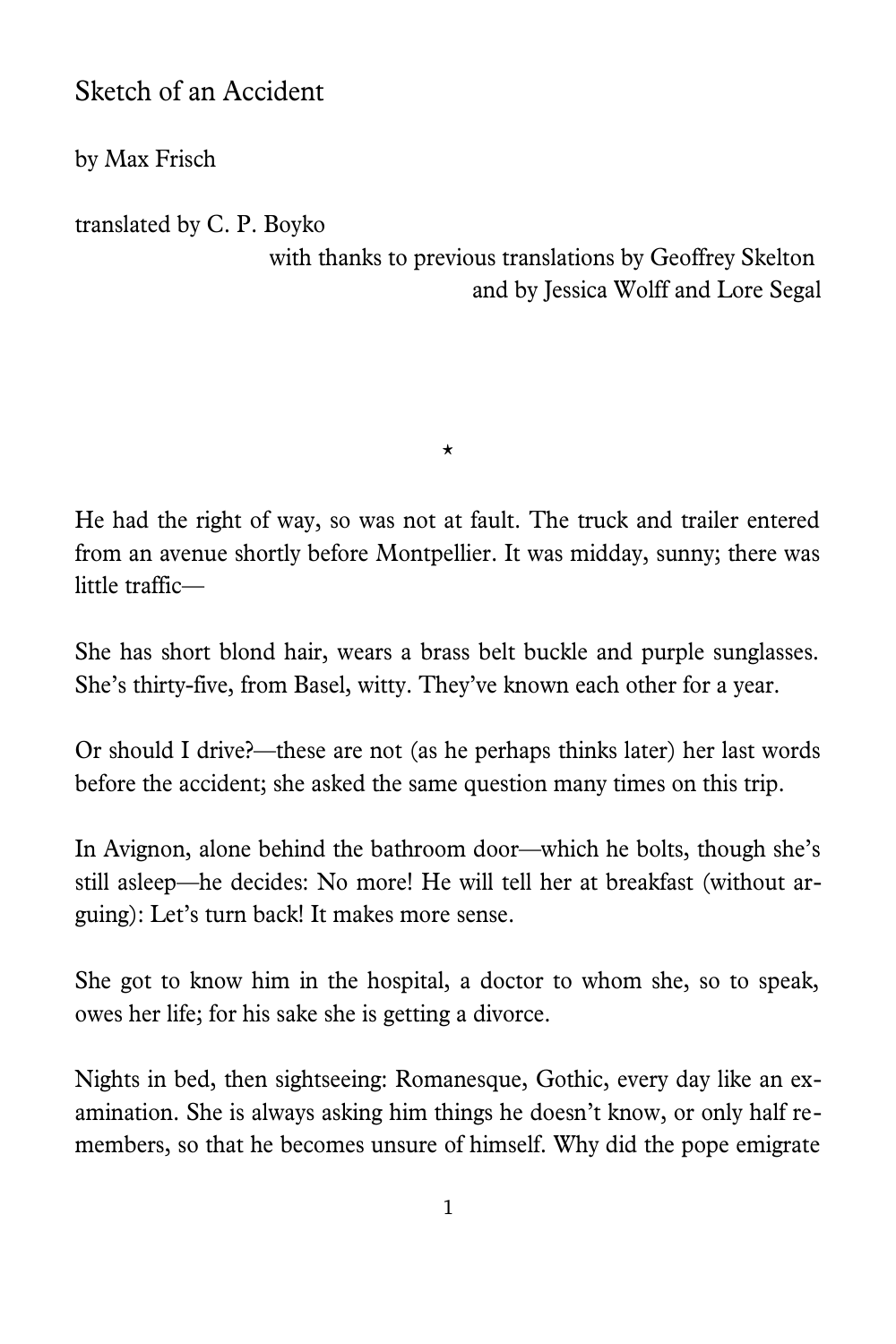to Avignon in the fourteenth century?—which she could certainly look up herself, if she really wants to know. But it's not about the popes. Later, in bed, she gives him back his confidence.

He is unmarried.

She thinks the trip a success. She has been saying so since Genoa, where it rained in streams. Later, the weather improved. She says: You aren't even looking! Provence in particular inspires her; she sings as they drive.

He is balding, and knows it.

Aix-en-Provence: of course he finds it lovely, even beautiful. But she doesn't believe him, because he looks at different things than she does.

The famous asparagus town is called CAVAILLON, not CAVILLION. As she told him yesterday, incidentally. And she is right: it is in fact called CAVAILLON, as it says on the sign: CAVAILLON. He sees it, is silent, and shortly thereafter runs a red light.

Hotel room with king-size bed, where afterwards she reads the newspaper, LE FIGARO LITTÉRAIRE, of which, as they both know, he cannot understand a word. She has a Ph.D. in Romance Languages.

In Nice they dine with friends, a pleasant evening, but afterwards she tells him that throughout the entire meal (bouillabaisse) he spoke of nothing but food. One is of course permitted to say such things to one's partner. He has resolved to never again talk about food—but now he overdoes it, is emphatically silent when Marlis herself mentions food, as is after all natural in France.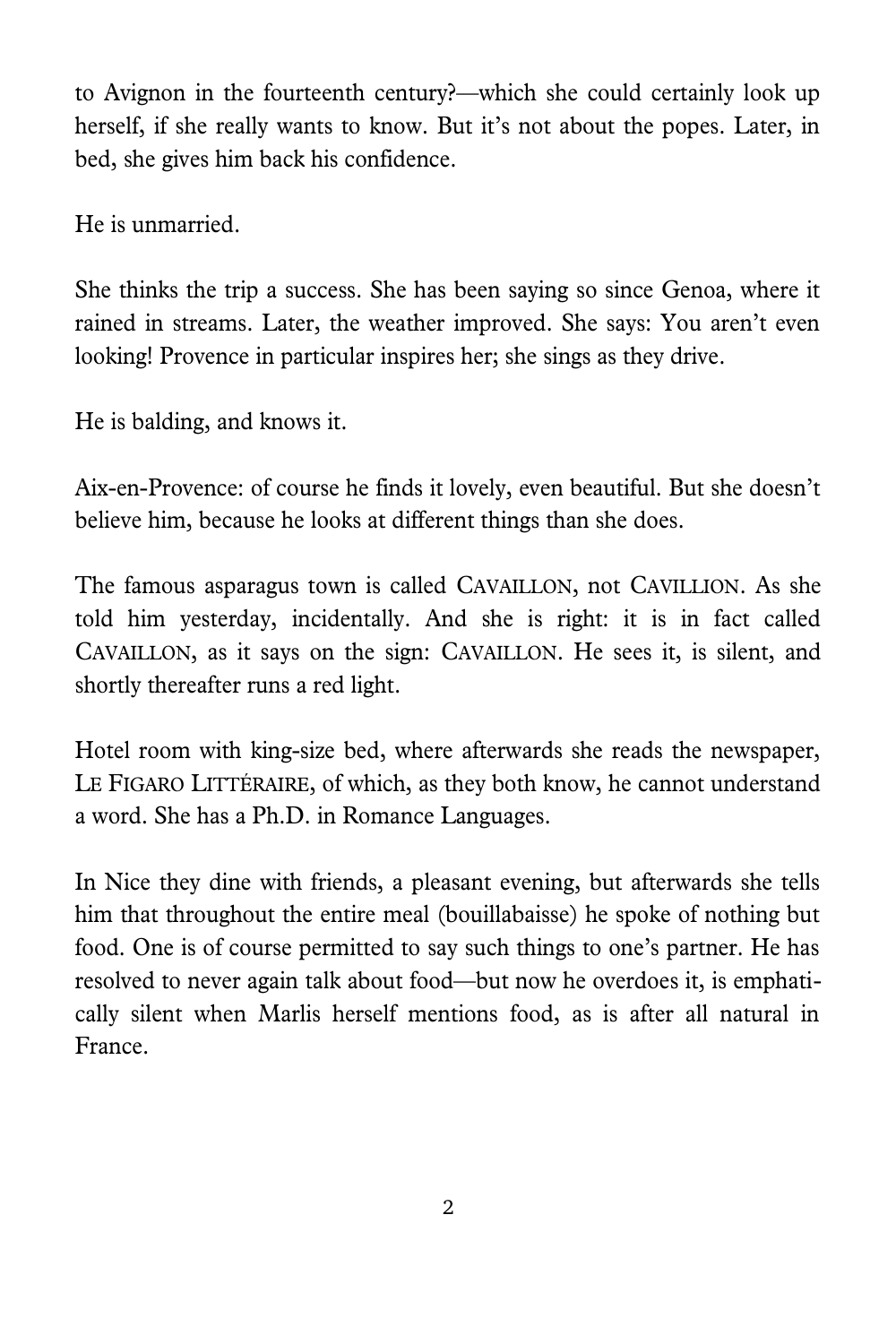It's not their first trip together. Last time, he had a sense of humor—because he knew that she admired him as a doctor. That first trip together, after she recovered, was through Alsace.

Though he has never had a serious accident, he would prefer Marlis to buckle her seatbelt. She is afraid that if she does, he will drive even faster. He promises to keep his promise, and, since Cannes, has done so. But when he notices that she, without saying anything, is watching the speedometer, he forgets what he was talking about. He is boring, and knows it.

In Avignon, he comes out of the bathroom and says: I'll wait downstairs. What's the matter? She really doesn't know. Maybe he's overworked.

She admires clever people—especially men, because she thinks men cleverer than women. She will say of someone: He's quite clever. Or: Not exactly clever, that one. But she never lets a person know that she doesn't find him clever. She considers it a sign of her love that it annoys her when he, Viktor, speaks less cleverly than she does when they are out with friends.

He has no intention of getting married.

Now you're going one-forty! He's been expecting that. Please don't shout at me! First, he isn't shouting, only saying that he was expecting that. She is always glancing at the speedometer. Second, he is going, as the speedometer shows, exactly 140. That's what she said. Yesterday he went 160 (on the highway between Cannes and St. Raphaël), and 180 before that, which was how Marlis lost her headscarf. They agreed: maximum 140. Now she says: It's just too fast for me. When they're being passed by every Volkswagen. She says: It scares me. He tries to make a joke of it: Maximum one-forty yesterday, maximum one-twenty today, by the time we get to Bilbao it'll be maximum thirty. Please! Since he himself thinks it a stupid joke, there's no need for Marlis to think it a stupid joke. She stops singing, he stops passing, they both are silent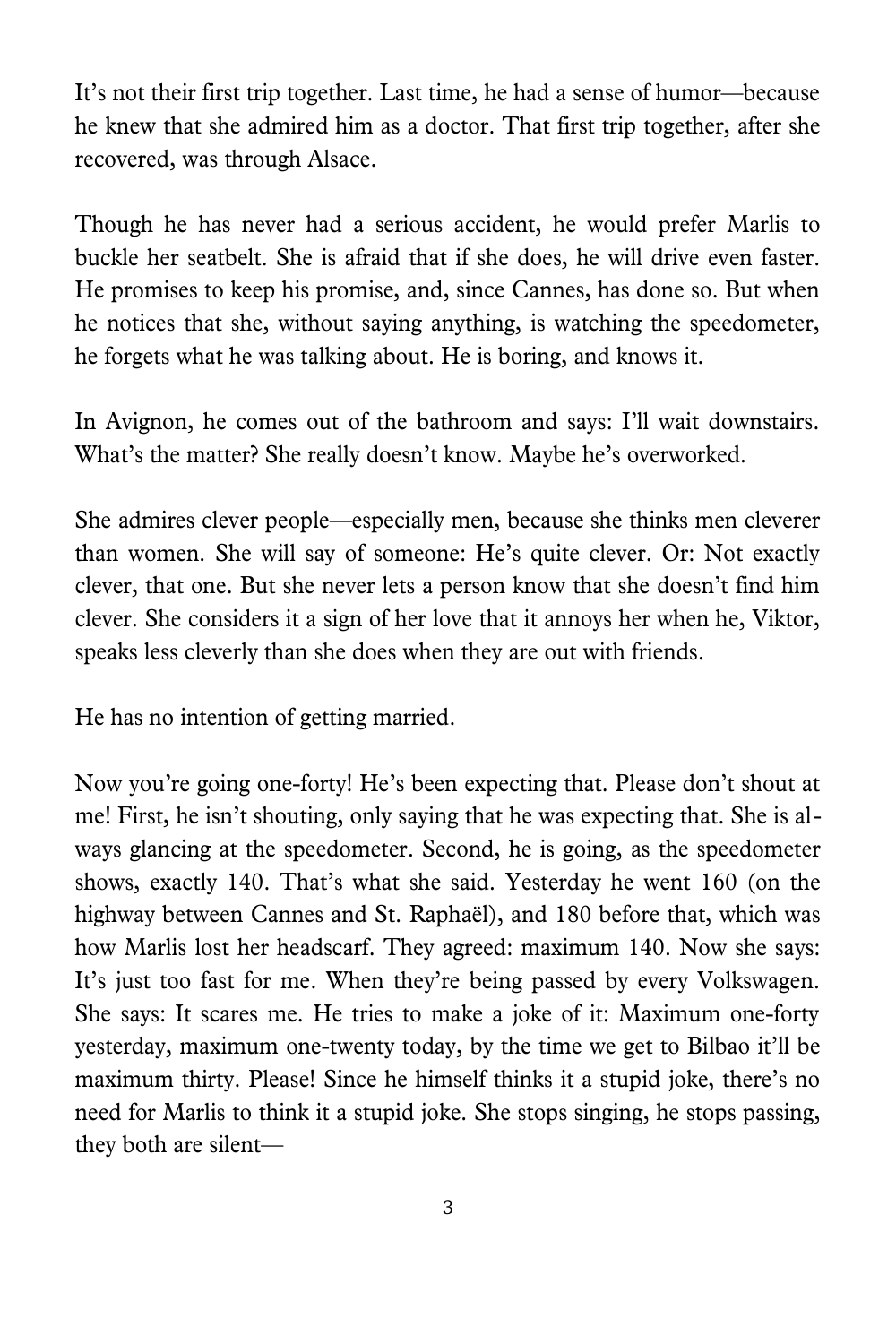Her husband, the first, was (is) a chemist.

She doesn't complain that, because of his impatience, she was unable to buy shoes in Marseille; she says only that her shoes pinch, and that there are, in Arles, where he is patient, no shoes to be had.

He would rather have breakfast alone, actually. He doesn't know what the matter is, either. He can think of no woman he would rather wait for at breakfast than Marlis. She knows it.

How clever is Marlis?

He knows that it's his fault.

Later, he wonders whether he did not awake with a feeling of foreboding, whether he did not already, under the plane trees in Avignon, somehow know that the day would end in disaster.

Her childlike joy when shopping; even if she needs nothing, she will stop at display windows, interrupting the conversation. But then it had hardly been different with other women.

He comes from Chur, the son of a railway worker, a graduate cum laude who will probably soon become chief surgeon.

The famous town where the gypsies congregate is not called SAINTES-MARIES-SUR-MER but SAINTES-MARIES-DE-LA-MER. She doesn't say so. Indeed, so as not to correct Viktor, she avoids the name, hoping he will notice it himself.

She calls him Vik.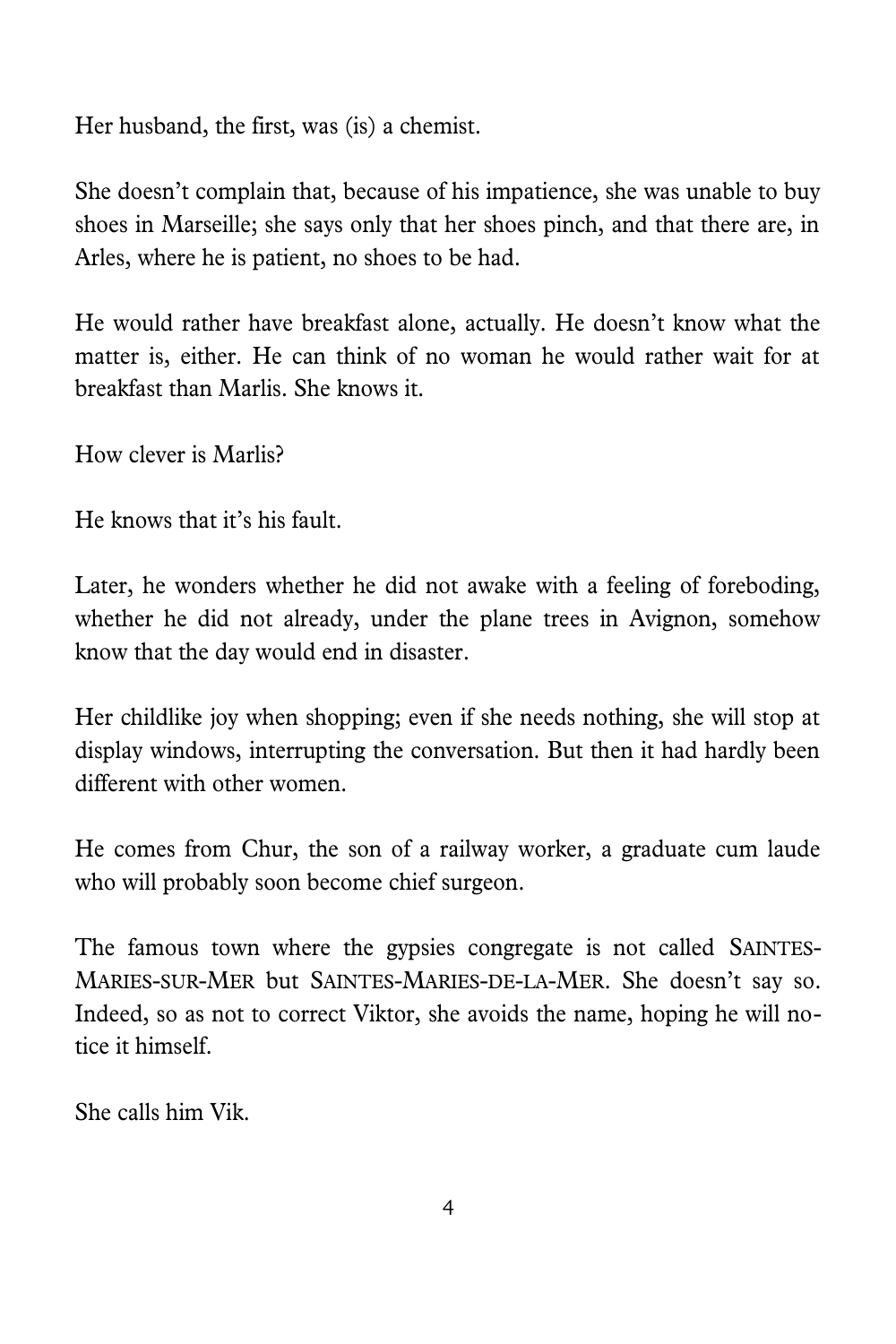She doesn't want to be superior to him: no man can stand that, least of all Viktor. As a surgeon, he is used to having people trust him—and Marlis too trusted him, back then.

Marlis's constant question: Are you sure? She wants to know whether C., a mutual acquaintance in Basel, is a homosexual; almost sooner than he can utter his opinion, Marlis asks: Are you sure?

Suddenly, waiting for her under the plane trees in Avignon, he feels his sense of humor return; it comes on like a haunting. Sun in the plane trees, wind, most likely a mistral. Today will perhaps be better. He will not suggest that they call off the trip. It's a stupid idea, really. He sits at a little round table under the plane trees and studies the GUIDE MICHELIN, so that he later will know the best way to Montpellier.

He is forty-two.

Once, as a student, Viktor spent a week in Provence. As they drive towards Arles, he thinks he recalls the amphitheatre there. Marlis reads from the GUIDE MICHELIN: the diameter of the amphitheatre, number of seats, height of the facade, year of construction, etc. She reads it in French. It is written in French; it is hardly Marlis's fault that the mere sound of French makes him feels as if he's being tested. When she reads the GUIDE MICHELIN, she isn't watching the speedometer. Back then, as a student, he was with a woman from Hamburg; all that remains is a memory, albeit a vivid memory, of how they sat on the perimeter wall of the amphitheatre in Arles. He describes it in advance. A lovely evening, Viktor, animated, speaking more than usual. She likes it when he talks this way. They drink (which he otherwise—when on duty—does not do). The next morning they visit the amphitheatre of Arles. He realizes that the amphitheatre he has described from memory is not here but in Nîmes; Marlis doesn't notice, but he does.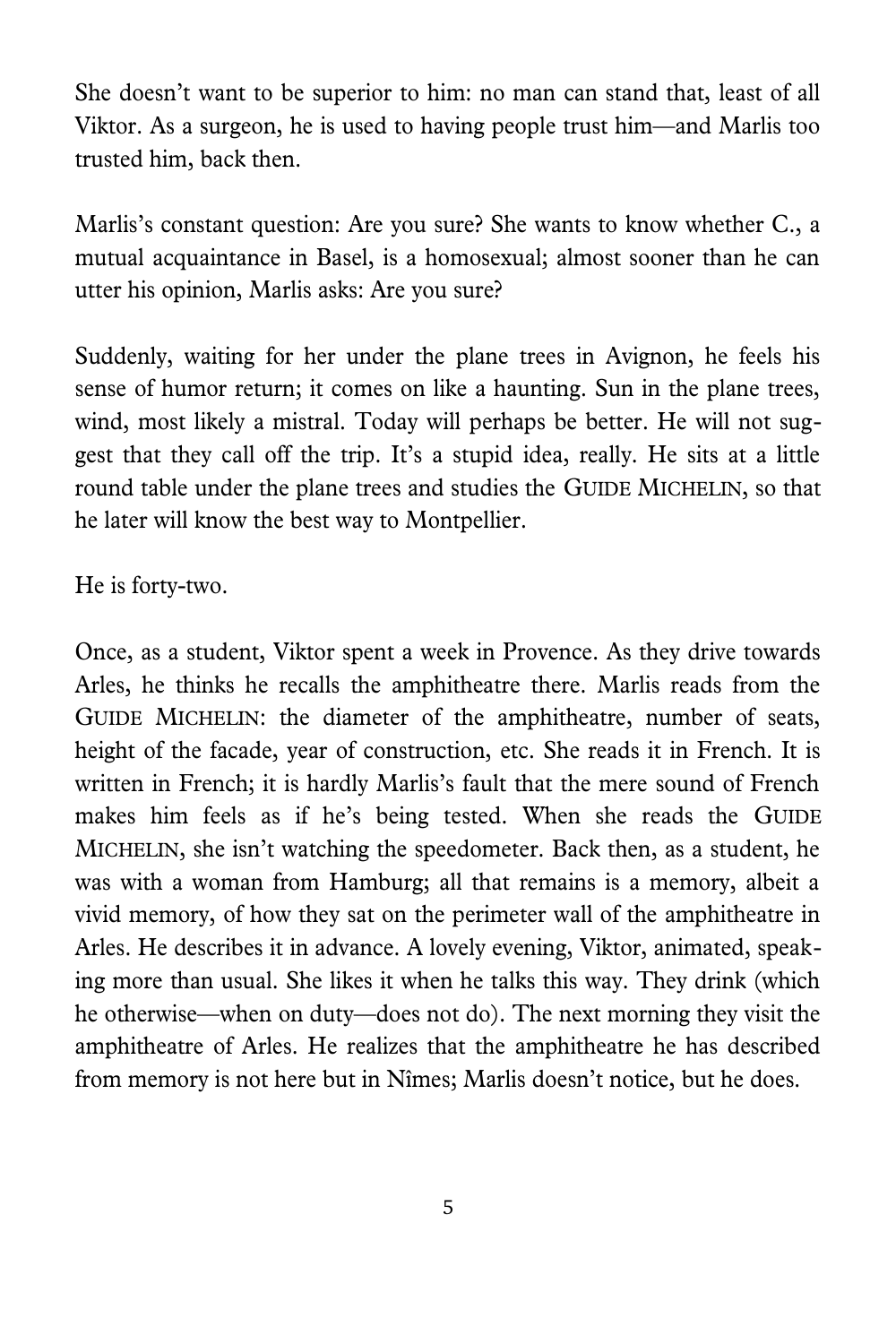She is slim. She has big teeth and full lips that leave them showing even when she isn't laughing. She has no patience for anyone who tells her that she is beautiful; on the other hand, she goes to great lengths to appear beautiful to men who find her clever.

An hour after Arles, he confesses that he mixed up the amphitheatre in Arles and the amphitheatre in Nîmes.

She knows that Viktor is waiting. They have time, she thinks. Why does he always hurry ahead?—only to wait. She can go no faster. It's always the same. As he sits at the little round table under the plane trees, he admits to himself that it's his fault—because he hurries ahead. She's right: he can enjoy himself in Avignon. And he does. Sun in the plane trees. When he spots Marlis, and sees her stop (though she knows that he's waiting) in front of another display window, he resolves: Patience. She tells him that, as she has just seen, there are no shoes for her in Avignon either. Adding: she feels too lightly dressed. Will it be warmer in Spain? He suspects it will, but says nothing, so that he cannot, if they really get to Spain, be proven wrong. Instead he asks: Do you want a brioche? but what he offers is a croissant. He catches his mistake, but doesn't need to correct himself: she didn't hear. He catches every mistake that he makes now. For example: he fails to notice that she is waiting for him to light her cigarette. Sorry! he says, lighting it: Sorry. The second apology is overkill.

She no longer lives with her husband in Basel, but doesn't live with VIK, either: that would complicate the divorce proceedings.

The way he looks at her, after lighting her cigarette: not angrily, but impersonally, the way one looks at an object. She asks, doesn't he like her necklace? Suddenly resolute, he calls: Garçon! He caresses her cheek, but the meaning of the gesture is unclear. Unfortunately, the garçon does not come, but stands five steps away, wiping a table. The caress has ruffled her. He is determined to stay relaxed and cheerful. He says: Marvellous weather! She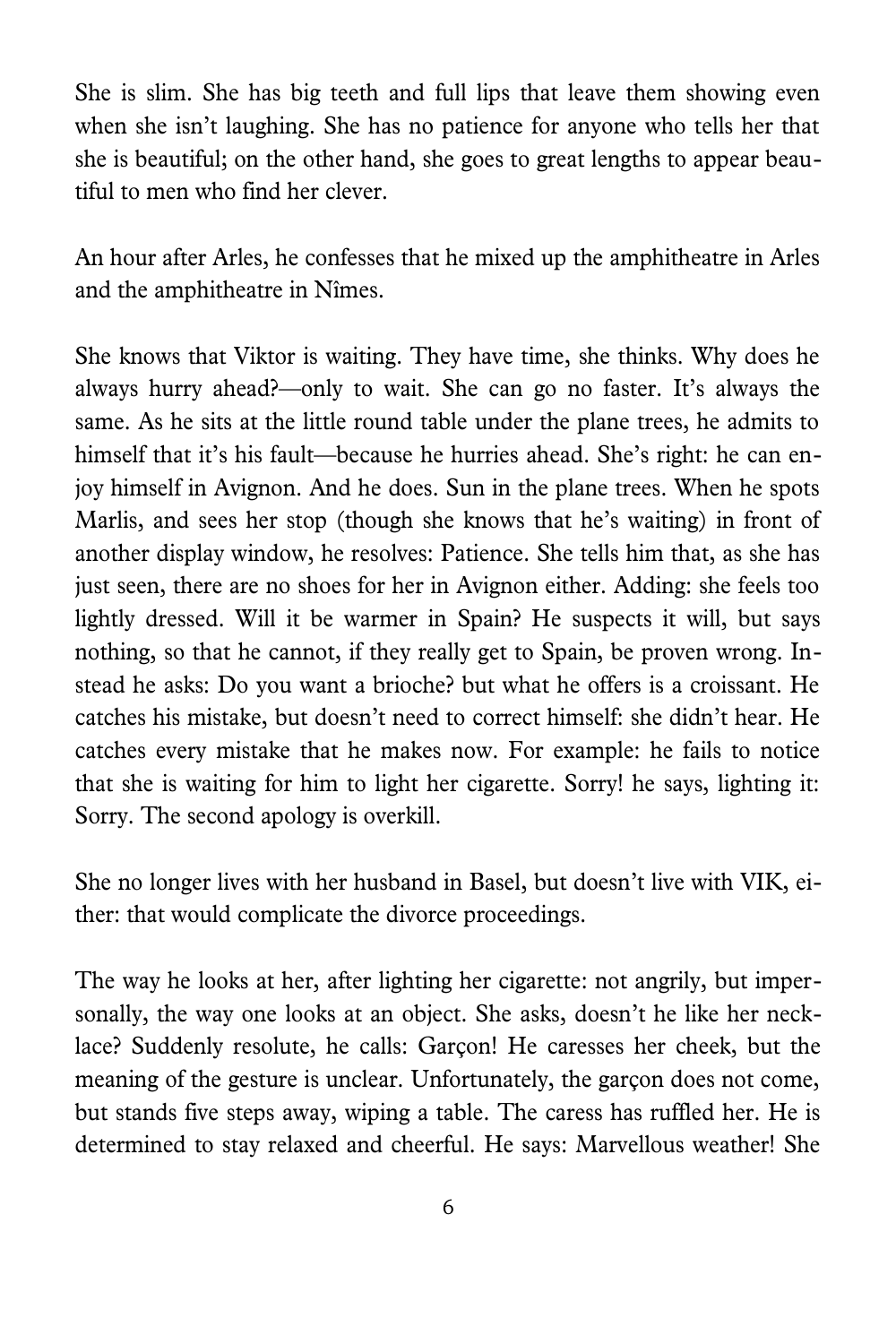asks: Haven't you paid? A question is not a reproach; he raps a coin on the metal tray, till Marlis calls: Garçon? Now he comes. The fact that she, while Viktor pays, questions the garçon in detail about how to get to Montpellier, should not annoy him; Marlis can hardly know that he has studied the map. When the garçon finally disappears, she says: You understood?

What is he afraid of?

Once (not on this trip) she said to him, half joking: You're not my surgeon anymore, Vik; you have to get used to that.

Alone in the station with the man who washed the car, he says (nasally) BENZINE instead of ESSENCE; it doesn't matter: Marlis isn't there. He gets what he wants.

In Basel, everything is different—

Only one time during the trip, in Cannes, does she say: Idiot!—when he, ignoring her directions, enters up a one-way street. Why does he take it seriously? Now he awaits the next criticism.

She looks forward to Spain.

She has, after all, a Ph.D. in Romance Languages; if now and then she corrects his French, he should be grateful.

In Avignon, he waits, smoking, with the top down, while she buys something. There is time. Holidays; he smokes. He wants to make an effort. At last she comes; he greets her like a gentleman, climbs out of the car to open her door, says: I found your sunglasses! They were under the seat. Marlis says: You see! as if he lost them, the second pair this trip. She wanted to buy, but could not find, another nailfile; instead she got a pair of beach shoes, which he finds funny. Why is she upset? Always, she can feel Viktor's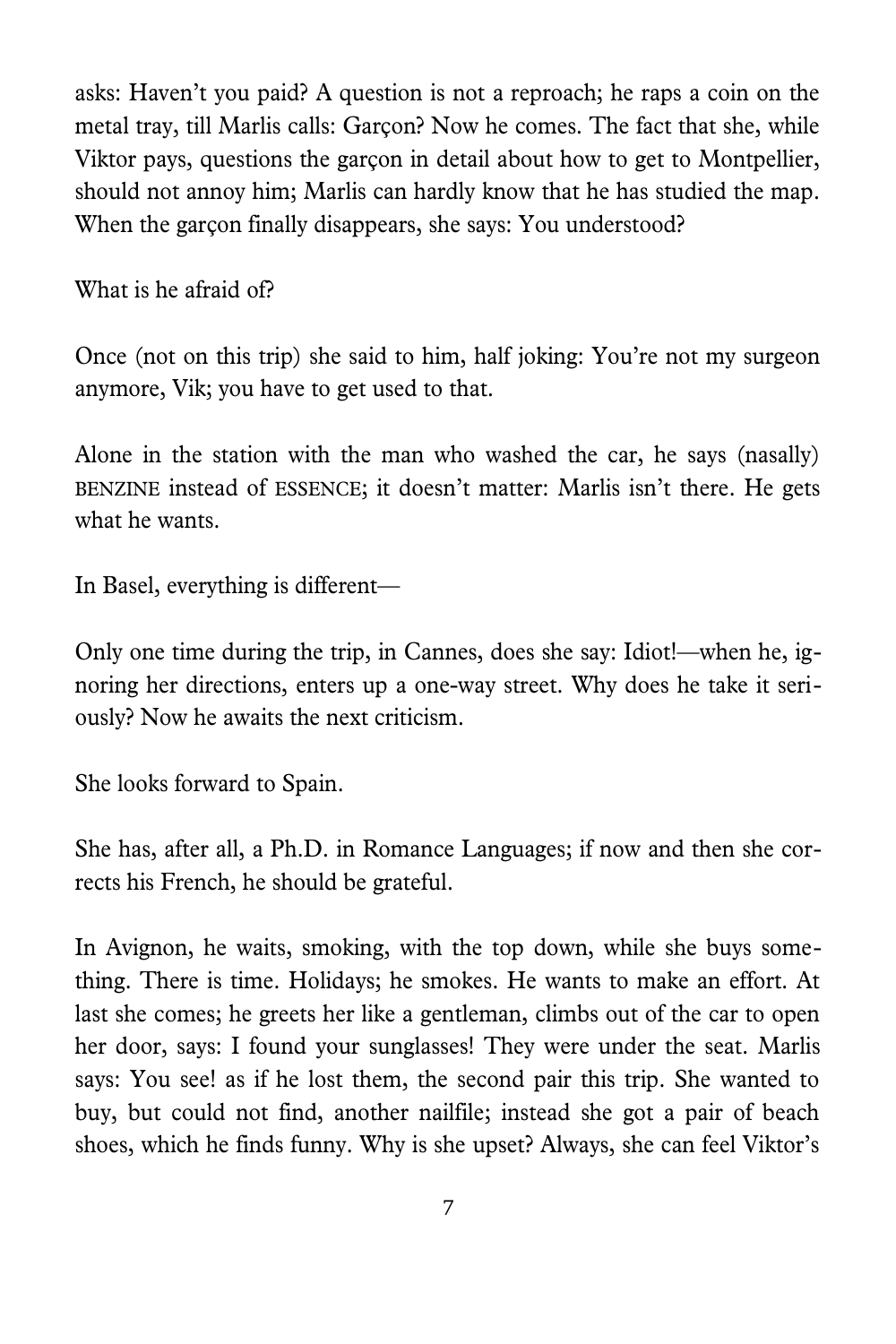impatience. Like in Marseille. She has a suitcase half full of shoes, and he doesn't understand why, since Marseille, she wears only the ones that pinch. His suggestion that they return to Marseille is not ironic, but she doesn't believe him. Now they're both upset.

A pity about the nights in bed.

Everyone knows that MANCHA is not north of Madrid, as Marlis claims; all the same, he has a look at the map before she comes to breakfast. Not to bring it up again! Just to make sure.

They drive with the top down, after he has promised not to speed. Sitting at the wheel is different than sitting beside it. He ceases to pass altogether, tailing instead every truck that gets in his way (as he did between Cannes and St. Raphaël), which is of course ridiculous; he starts to annoy even himself.

He hates his name: VIKTOR, but also dislikes it when she says: VIK—especially when the people at the other table overhear.

It is his opinion that Europe must and will adopt a common currency; Marlis is not convinced; she listens to his reasons and says nothing. Why is he annoyed? It is not the reasons that fail to convince her.

She is fully recovered.

When she is silent, he criticizes himself. Why does he talk about the asparagus in Alsace (food again!) instead of keeping an eye out for the exit to Montpellier? She puts up her sunglasses and says: This'll take us to Lyon!, and because he says nothing: I think you want Montpellier. To relax, he hangs his left arm out the window. Shortly thereafter a sign: TOUTES LES DIRECTIONS. In Alsace, on their first love trip, she had simply trusted him. Again a sign: TOUTES LES DIRECTIONS. No mistakes yet.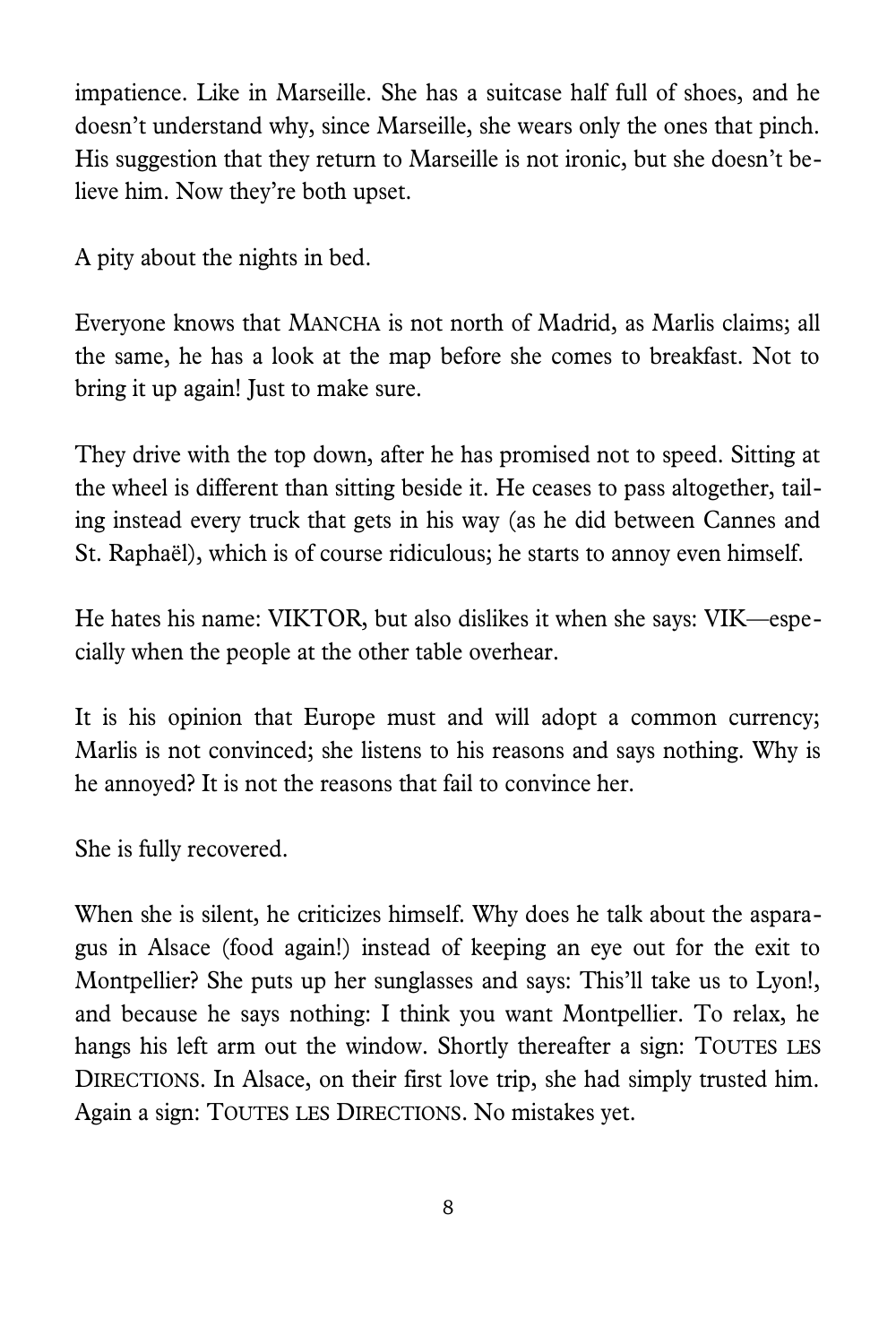When he thinks he's being funny, she usually thinks otherwise; on the other hand, she will sometimes burst out laughing at a remark of his, and he has no idea why.

In her hair she ties a headscarf, a new one, also bought instead of the nailfile; Viktor first notices it when she asks if he likes it. He suddenly tells her that he once drove through the desert from Baghdad to Damascus and managed to find it without her help. Then he laughs in outrage: Well, we're fucked!, which astonishes Marlis, because he usually doesn't swear. They are in an industrial area, facing a sign that says: PASSAGE INTERDIT. He shifts into reverse; she says: Don't get nervous. When, after a series of mistakes (which the gearbox betrays), he finds the road that every idiot manages to find, he still hasn't said whether he likes her headscarf.

She is clever, and needs no reasons.

If he could now put on his white lab coat, things would be different; the idea of him, in his white lab coat, driving through Provence to Spain—

Why does he tell her nothing?

It isn't true that he has never had an accident. Marlis knows nothing about it, that's all; it was a long time ago. A lucky accident. He himself has, as it were, forgotten it. He glances sideways at Marlis—as if it is her silence (after he sped up to pass a Citroën) that has reminded him of the incident.

What does "plexus" actually mean? It would be funny if he, a surgeon, didn't know. Nonetheless he waits for her to say: Are you sure? But she says nothing. Only when Viktor mentions that the route through Aigues-Mortes is shorter does she say: Are you sure?

In the car, Marlis sits barefoot, because her shoes pinch—not that she complains. So, instead of telling her something, he feels sorry for her.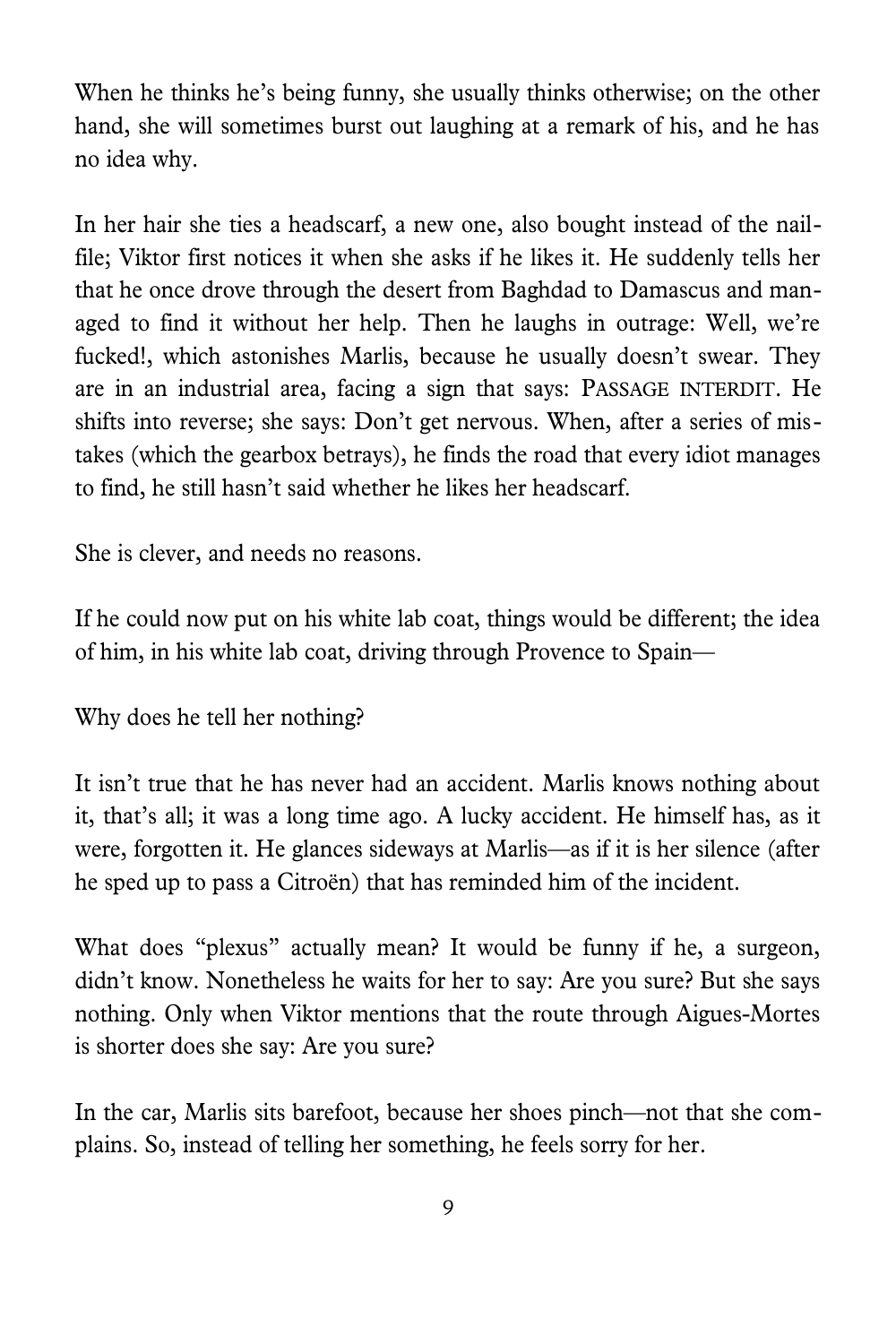Why does he lay his hand on her thigh?

He yelled at her in Antibes, he no longer knows why. Later, he tries to apologize: All right!—pale with rage, not believing he is in the wrong: I apologize!

Whether the flat landscape that so delights Marlis is Provence or Camargue makes no difference. Why does he insist that it's Camargue? He may be right.

No word till AIGUES-MORTES.

Wordlessly, despite her warning, he pulls in to a narrow parking space without a scratch, and on the first attempt. A hundred steps nearer they see many empty spaces, and in the shade. But Marlis can't have known either. And she says nothing.

An aperitif under the plane trees alone while she looks around the little town. Suddenly he feels on holiday. Sun in the plane trees, this light, etc.

He never has felt that she owes him her life: the operation is usually successful. She, perhaps, has felt it—

Why not stay here? It's eleven, too early for lunch. But why not stay here? The old castle wall keeps the mistral off. When Marlis comes back, he will be transformed: cheerful, serene. It's his fault, no one's but his.

Sometimes he wants to have a baby with her.

She doesn't know what causes blowups like the one in Antibes. First he yells at her, then he suggests a restaurant, BONNE AUBERGE, three stars. She doesn't believe in these stars. He insists. Annoyed again already (because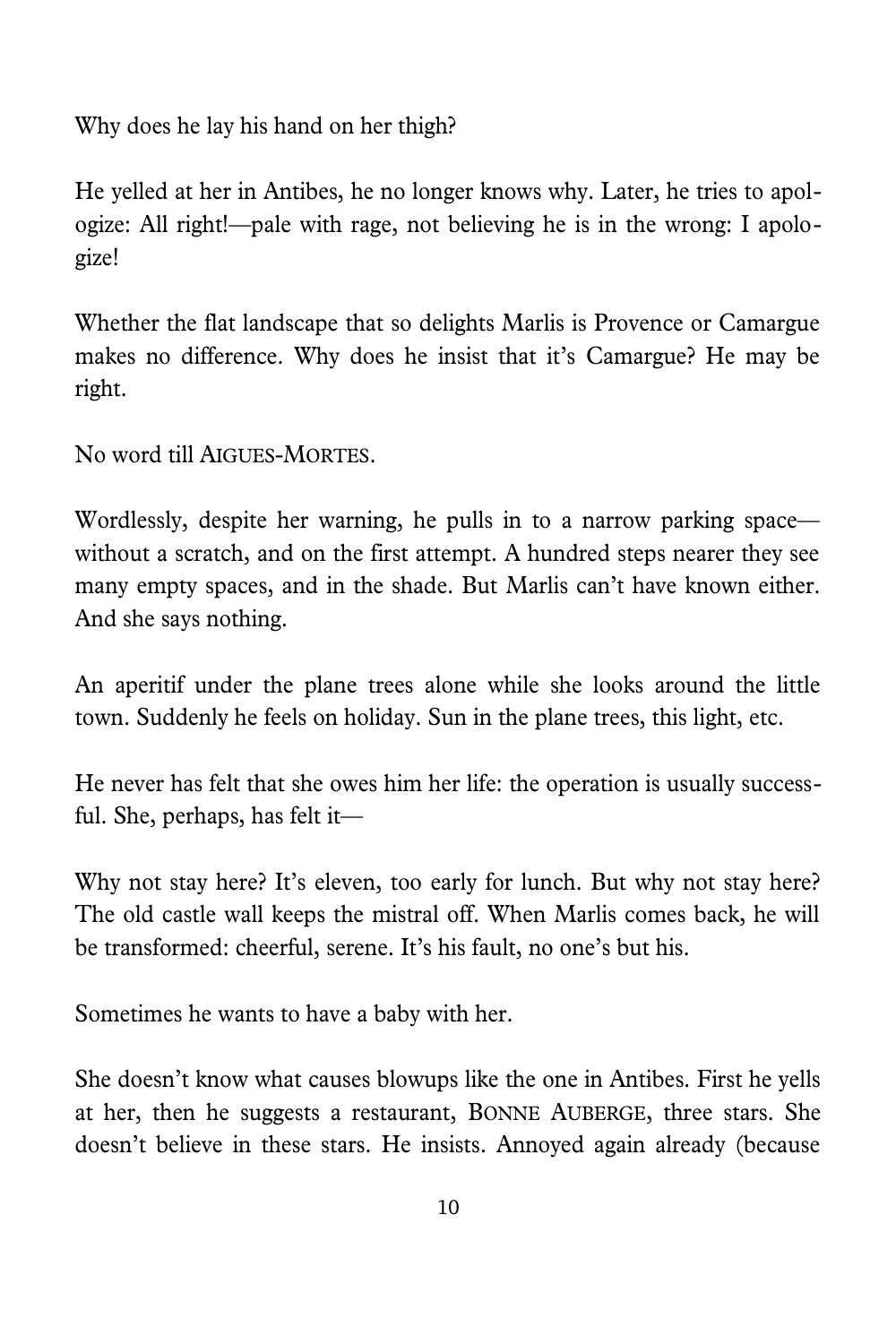she resists his suggestion), he lets her saunter around Antibes for an hour on her own. What, meanwhile, does he do? When they meet up again, there's the same yattering about where to eat. Her objection: but there are plenty of restaurants around; why three stars, etc. The area to which he drives them doesn't look like one with restaurants; when she finally asks: Are you sure? he wordlessly turns off the main road, then again turns off; and there it stands: BONNE AUBERGE. The headwaiter leads them to a table on the patio that Sir himself selected an hour ago. Unfortunately it is now too cool on the lovely patio; inside, painted scenery and waiters in folk costume; the food is mediocre and expensive, but it doesn't matter. Marlis is pleasant, though he yelled at her an hour ago; she feels sorry for him.

Mistral is also the name of a writer—as Viktor well knows. The wind, however, likewise called mistral, does not come from the ocean, as Marlis thinks. Incidentally. On the other hand, she is of course correct: LETTRES DE MON MOULIN, which he read in school, is by Alphonse Daudet, not Mistral. Incidentally. Actually, all she said was: Mistral is a writer, you know.

He drives a Porsche.

Under the plane trees of AIGUES-MORTES: he feels in his jacket pocket to make sure he has his passport. Viktor has never yet lost his passport. Horror at not finding it in his pocket—but, at the same moment, he remembers: it's in the car. He is sure; he can exactly recall putting it in the glove compartment; but he will check. He is not sure.

If he had stuck to his resolution to cut the trip short, they would now be in Lyon, and in Basel by evening. But it is beautiful here: the light under the plane trees, this light, etc. When she comes, he'll suggest a saunter down to the ocean together.

Hopefully she'll find shoes.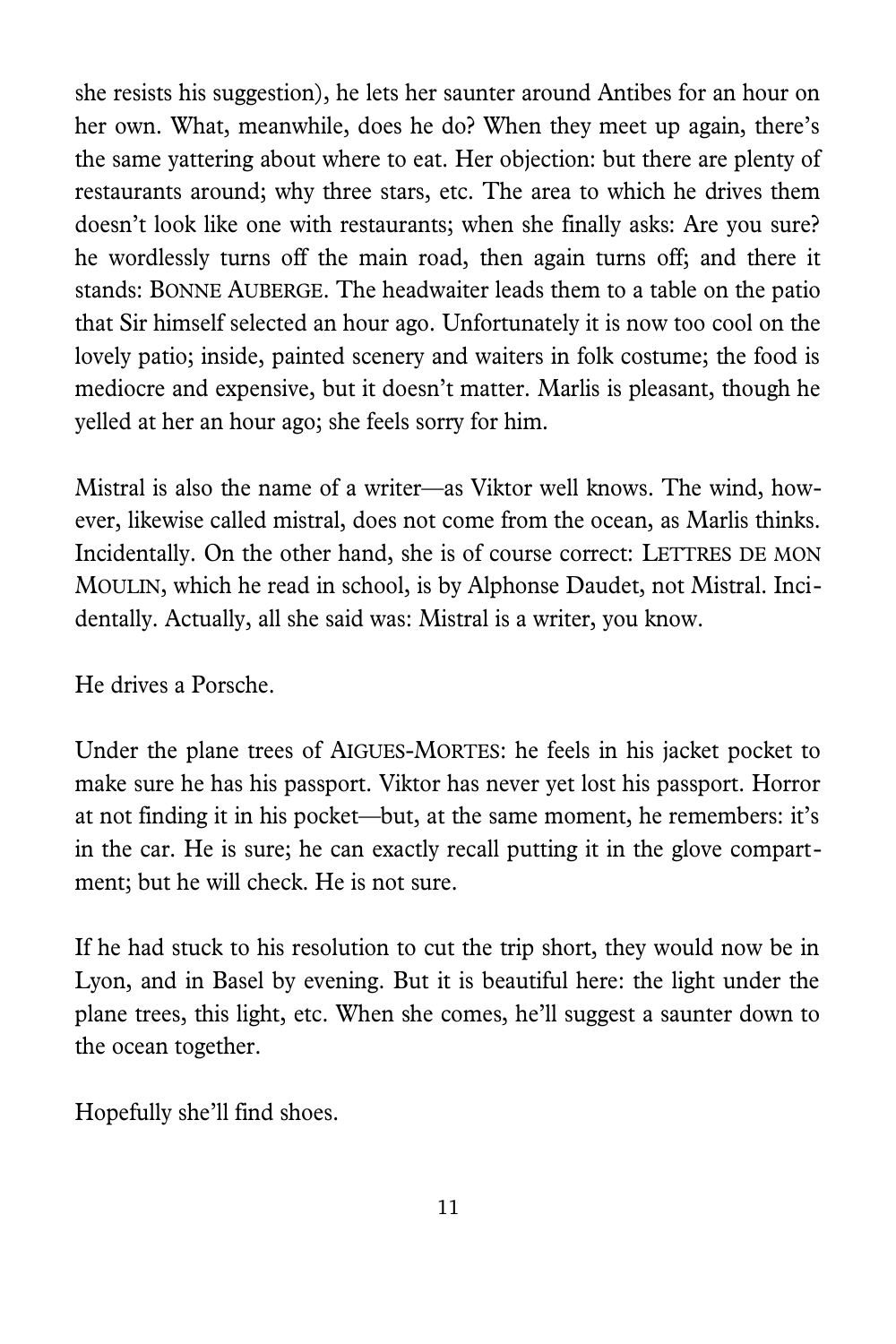Under the plane trees in Aigues-Mortes: an hour before the accident, he wants another black coffee. Is he too tired to drive? He praises the light under the plane trees, etc., pigeons cooing around the statue of SAINT LOUIS. Marlis wants to go on; she isn't hungry, doesn't want an aperitif. Now it's Viktor who feels that there's plenty of time. An old man with three long loaves of bread under his arm—

Spain was her idea.

He is no egoist. Making another person happy is the only thing that makes him happy; failing to make another person happy appals him. He takes everything personally.

An observer would not find it strange that she reads LE PROVENÇAL while he, long legs outstretched, drinks coffee and awaits the miracle. It must come from without. From the cooing pigeons, perhaps ... He would be prepared to marry. It's only a matter of sense of humor. How much longer do you want to sit here? she asks. Sorry! he says: You're the one reading the paper, not me. He doesn't mean for it to come out like that. Conciliatory, he carries her handbag—but that she takes for granted. And so no miracle.

For the first time, it's Viktor who wants to see a cloister. Romanesque. She'd rather not.

They walk arm in arm.

For the first time, it's Viktor who stops everywhere. A fruit and vegetable market. Here are shoes!, he says—which is touching: obviously he still has no idea what she's looking for.

Must they really go to Spain?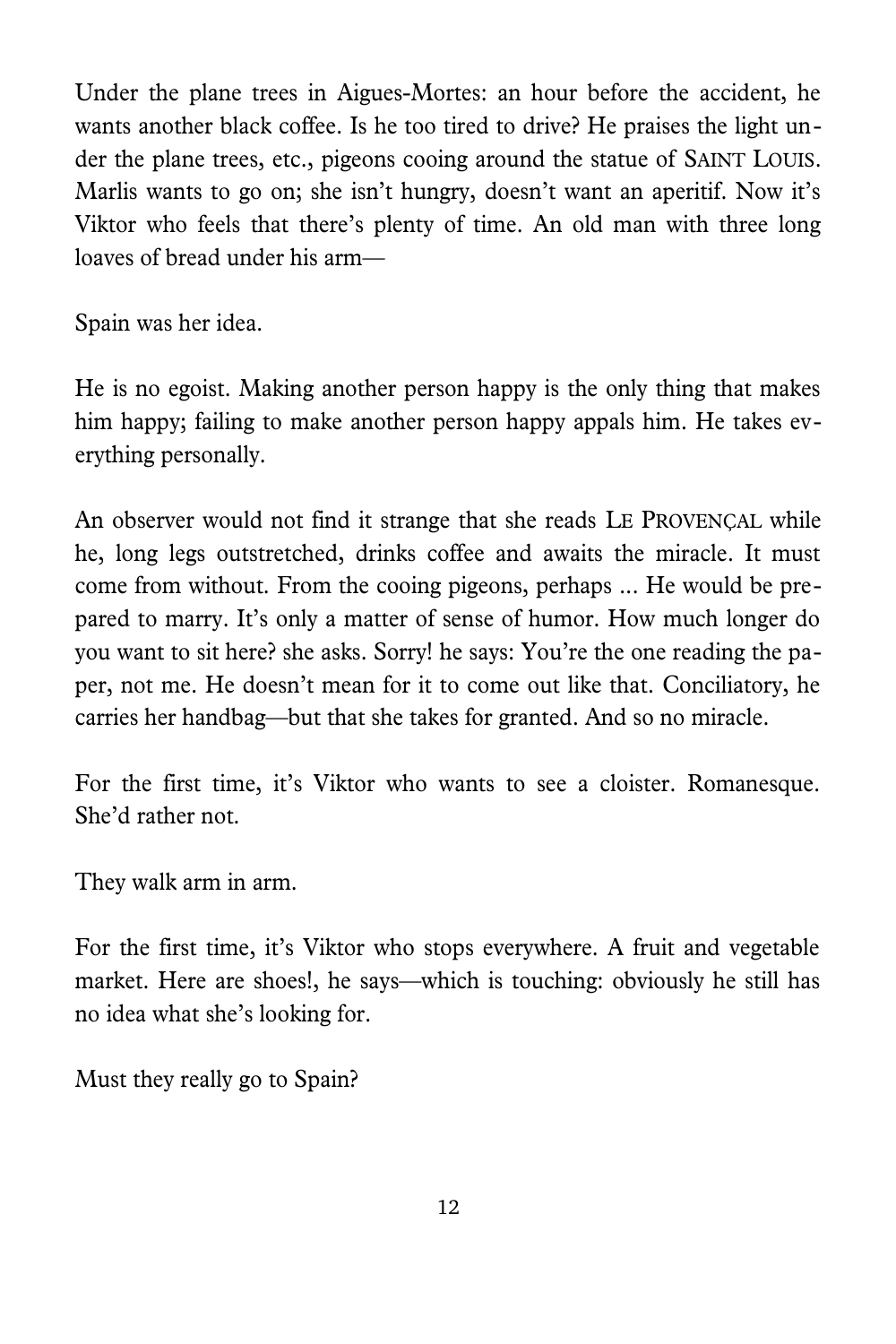He waits in an alleyway; Marlis has forgotten her headscarf; he isn't really waiting for her. What would he be doing if he were alone? He sees her coming, sees her stopping in front of another window display. He buys a HERALD TRIBUNE, to find out what is going on in the world. When after awhile he looks up from the newspaper, Marlis has disappeared.

Tourists having lunch.

Later, she says: Sorry! She has bought a jaunty beret. No! she laughs: For you! Marlis in high spirits. Her question as he unlocks the car: Or should I drive? He drives. Why always only he? He implores her to let him drive. Inexplicable now. Don't you like it? She means the colorful beret. For the first time, he dreads the road.

She is a child.

His passport is in the glove compartment.

She puts the beret on him, so he won't look so serious: Very jaunty! To his surprise, Marlis fastens her seatbelt. Without being asked to. He leaves the beret on, starts the car, and with a glance over his shoulder, pulls out. No mistakes now—

And so Aigues-Mortes is behind them.

She has a son, old enough for school; she was a student in Paris; she's getting a divorce; she is no child, but a woman.

Horses of Camargue. Sometimes she says something; sometimes he says something. Fortunately little traffic. He wonders medically: When is a person dead? Heart transplants ... He catches himself saying: Tomorrow I'll have to change the oil! instead of telling her what he's thinking. He's too easy on himself.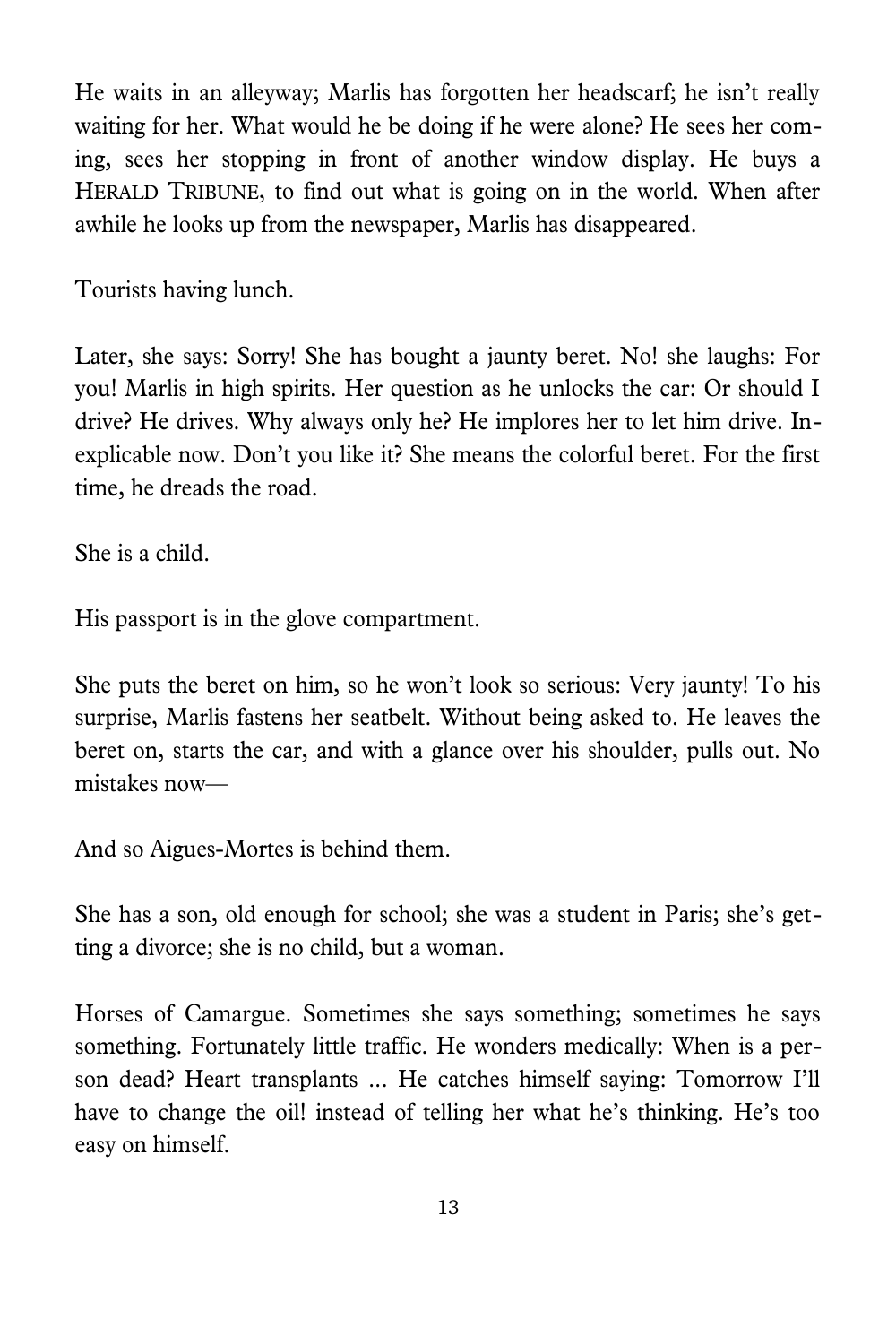When she was a child, she rode.

Driving behind a Belgian camper van. When at last he passes it, he doesn't leave himself enough time; the maneuver, though successful, is dangerous. She says nothing.

Patients esteem him: his calmness, his confidence, his competence, etc.

Now she wears the jaunty beret. Everything suits you! he says—but he looks at the road. Is he listening at all? She reads from the GUIDE MICHELIN, so that he will look forward to the cave paintings, so that he won't think of only his oil change, so that he will know why they're going to Altamira. She means to be kind.

Compared with other people, he has always been lucky: lucky in health, in his profession, perhaps above all in mountaineering (that climb of Piz Buin) —

She says: Thinking of food again already! He was thinking of nothing at all, nothing but the road; he only said something about Montpellier because they passed a sign: MONTPELLIER 12 KM. He would have done better staying quiet.

He comes away with light injuries, some cuts on his temple; he doesn't remember the truck with trailer at all. She dies on the way to the hospital in Montpellier. He doesn't even recognize the intersection where it happened; where the trailer now lies, overturned, between the plane trees; where he seems to find himself for the first time; where he is being interrogated (in French); where he finds out that he had the right of way, and is therefore not at fault.

Later he becomes chief surgeon.